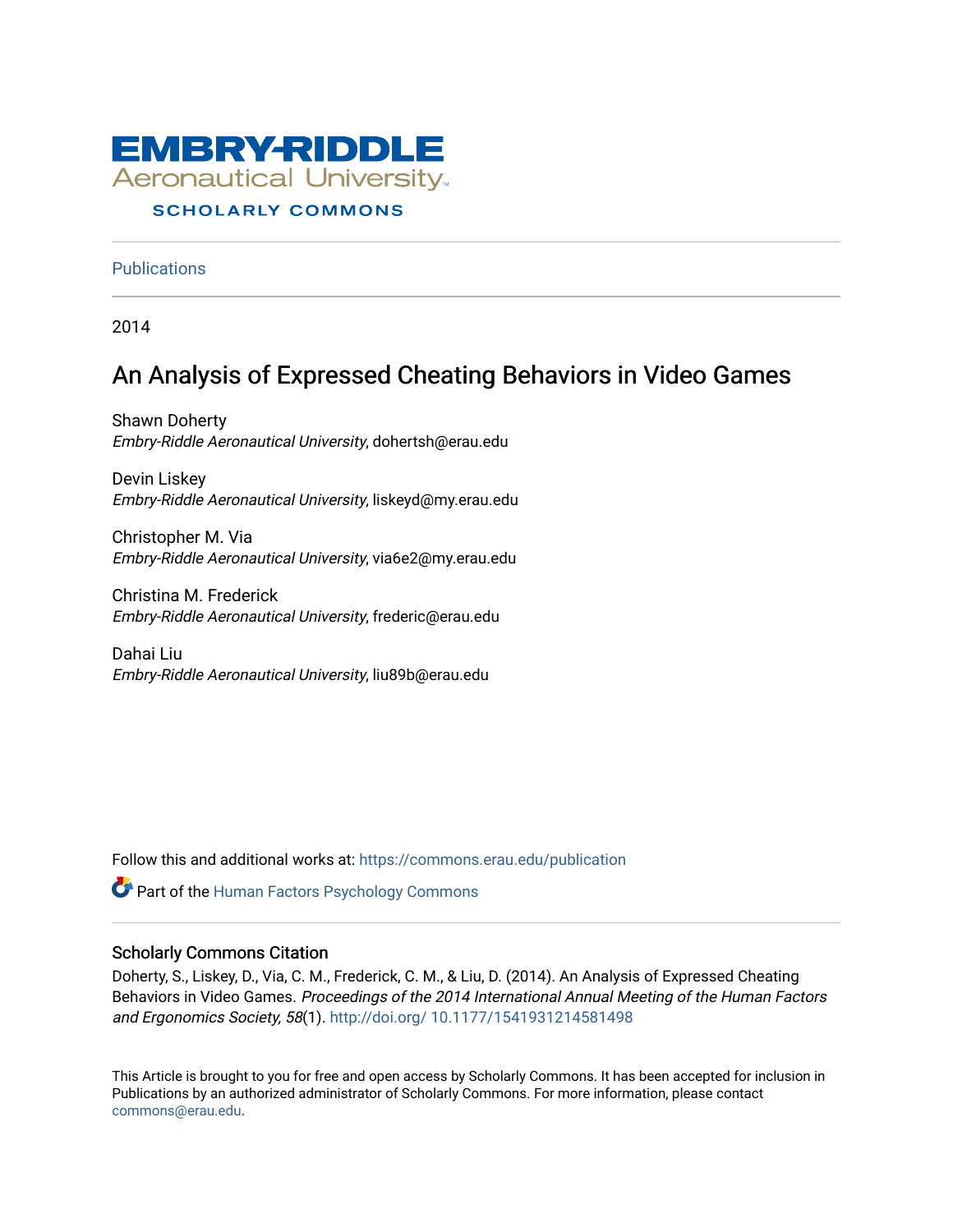### **An Analysis of Expressed Cheating Behaviors in Video Games**

Shawn M. Doherty Devin Liskey Christopher M. Via Christina Frederick Jason P. Kring Dahai Liu Embry-Riddle Aeronautical University

A series of 50 responses regarding reasons for cheating behavior in video games were provided by undergraduate students. These responses were sorted into a series of 13 categories by raters to investigate the most common reasons provided for cheating. An analysis of inter-rater agreement as well as frequency of category representation is provided. The most common outcomes were that players cheat to progress in a game as well as to gain advantage over others. The discussion compared this study's results to an existing cheating taxonomy.

#### **INTRODUCTION**

People are spending more time and money gaming. Virtual environments have become a significant role in many people's daily lives (Anderson, Funk, Griffiths, 2004; Hellström, Nilsson, Leppert & Åslund, 2012). A recent study shows that people view their virtual property and identities as real as physical property and as genuine extensions of themselves (Odom, Zimmerman, & Forlizzi, 2011). As virtual worlds expand and their numbers of citizens increase, issues surrounding behavior in game play is becoming more relevant. Nearly all online games have end user agreements delineating to some extent what is allowable in their virtual environment. Beyond what is legally acceptable, unwritten expectations are held by developers and gamers of what right and proper gameplay entails. Gaming environments often have rules, codes, or social norms that do not parallel life outside the game and share no legal or moral counterparts. Furthermore, ethical behavior is not usually defined in video games. What is defined is the technological prevention of cheating the developers programmed into the game (Yan & Randell, 2005). However, players within these virtual realms have created their own guidelines for what is proper game play and what violates the unofficial standard (Hamlen & Gage, 2011). Much of psychology is dedicated to why people deviate from social norms and condoned behavior in the physical world. In face-to-face interactions, cheating is regarded as a serious matter, especially if money is involved (Kimppa & Bissett,

2005). The bulk of psychological game research has focused on whether or not negative aggressive behavior can be learned and transferred to other aspects of life (Anderson, Gentile, & Dill, 2012). Until recently, very little has been done to find out why people cheat or commit deviant acts in virtual gaming (e.g., Consalvo, 2009). Most research focusing on cheating is concentrated on definitions of cheating. This paper will discuss why people decide to engage in cheating and contribute to taxonomies of cheating behaviors in games.

Before discussing why people engage in cheating behaviors, a brief overview of what the behaviors are must be given. Cheating is a blanket term that includes many different practices. The definition of cheating in games varies between individuals and even between developers. "Cheating" may be anything from superficially manipulating the game to breaching the game's rules. For example, turning on paintball mode by using cheat codes would be a superficial manipulation that does not alter gameplay. Breaching the rules involves anything that is expressly disallowed by the developers. The use of automatic aiming algorithms or "aimbots" in first-person shooter games is cheating because it violates the user agreement created by the developers (Kuecklich, 2004). This is most often discussed in terms of multiplayer game play because it directly affects other players in the environment. For example, a mode that makes one player invincible so that other players may not harm them clearly hampers or restricts the play of other players. In general "cheating" is when a player takes control of the game experience by using resources outside of one's self rather than playing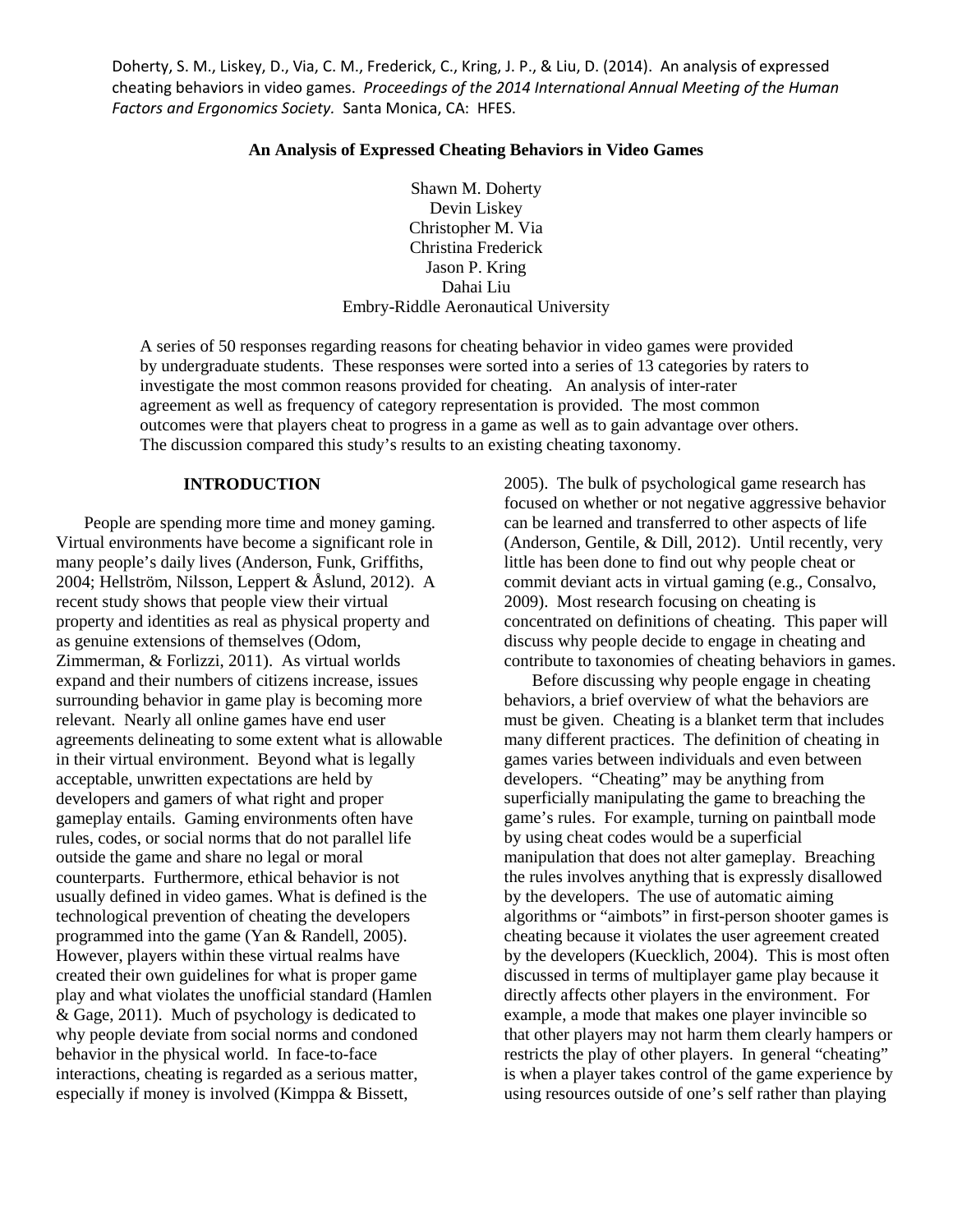by the rules (Consalvo, 2005; Consalvo, 2009; Kuecklich, 2004).

However, there are also examples of players taking control of the game experience by using resources outside of one's self that are generally accepted in gameplay, though it may fall under the definition of cheating. Examples of taking control of the game experience by outside supplementation include the use of consultation game guides, walkthroughs, online information resources, cheat codes, and macros. Some players reject the idea that all of these are "cheating" since game guides and cheat codes are often supplied by the developer and these do not break the rules of that game. In this case, codes built into the game or guides provided by the developer could be viewed as a form of handicapping or a way for the players to temporarily adjust the difficulty of the game (Kücklich, 2007).

Despite these disagreements in definitions of what constitutes cheating, most players agree that there is a difference in the level of cheating in single-player games and multiplayer modes. In the case of the single player, employing a cheat to either superficially alter the game or to gain an advantage in play is only "cheating" the individual. In this case, all that is lost is surprise or satisfaction by accomplishing something the way the developers intended. In the multiplayer mode, whenever a player employs a tactic that gives an advantage in play over the others or alters the intended format of play, there is general consensus that this is an unacceptable form of cheating (Consalvo, 2005; Kimppa & Bissett, 2005; Kuecklich, 2004).

So, if there are acceptable forms of cheating and unacceptable forms of cheating, it raises the issue of how to categorize these different forms of cheating. Consalvo (2009) argues that there are four primary reasons of why players cheat: That they're stuck, that they want to play God, they want to be a jerk, or that they are bored with the game. In the first category, for example, if a player can no longer make progress in the game due to poor game design or the player has limited ability, they may want to avoid or remove the barrier that prevents them from continuing in the game. In the second category, the player wants to play God to either maximize abilities or extend the boundaries of gameplay beyond what is typically possible, such as obtaining a mode that gives the player unlimited ammunition against non-player opponents (which is not provided under that game's conventional gameplay). However, Consalvo is clear in stating that this method is just to extend gameplay for the player. It is not intended to interfere with others. Being a jerk and interfering with other players to the player's benefit is the third category of

reasons why people cheat. In this category, players want to overwhelm their opposition intentionally. For example, this might involve a way to cheat to become invincible so that the opposition cannot kill the player while the reverse is not true. The final category in which the player is bored, involves using a cheat to accelerate play to the conclusion in a game without putting in the time simply because they want to see the payoff at the end without investing the time.

While these four categories may envelop a large proportion of reasons why players cheat, having such broad categories might suggest that some of the nuances of the rationale for player cheating are lost. Similarly, there may be other reasons that are not clear in this system, such as when a player cheats so that they do not look bad in front of their peers. The present study explored this wider array of rationales for cheating behaviors.

#### **METHODS**

Three groups of participants were asked to progress through an iOS-based (i.e., iPad) puzzle game called "100 Floors" in which advancement was based on solving some visual challenge at each stage. The 69 participants, primarily undergraduate students, all began at the first floor and were tasked to advance as far as possible in the game in 30 minutes. The participants were split into three groups with different opportunities to advance with the aid of solutions ("cheats"). The first group was a control group that did not have access to cheats to advance. The second group was an additive group where both extra credit toward a class and available cheats to aid the player in advancing added incrementally as participants completed levels. The third group was a subtractive group where each participant had a total of 10 cheats to use from the start of the experiment but use of a cheat deducted from the total possible class extra credit.

At the end of the study, after participants had advanced as far as they were able, they were asked "If you have cheated in the past, give three examples of why you cheated." A total of 50 examples were provided by the participants.

#### **RESULTS**

The 50 responses provided by players were sorted into a set of 12 categories by seven expert raters. Raters were not trained on response classification but all had knowledge of human factors and psychological research methods. Raters were encouraged to categorize the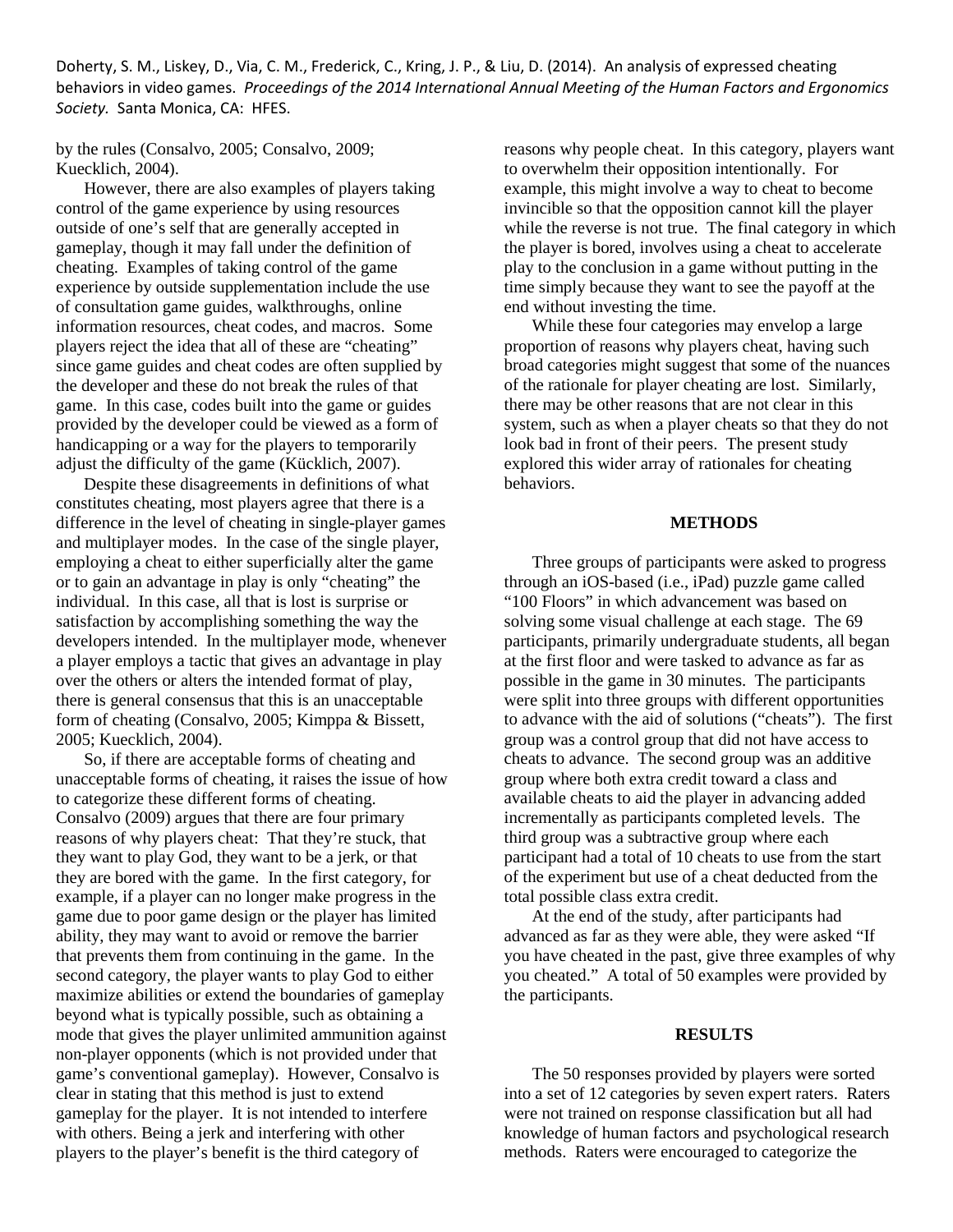responses into the categories specified but could identify additional categories as necessary. The sorting of responses was performed by each rater individually. Only one additional category was identified by the raters during the course of the exercise. Categories are identified in Table 1.

Fleiss' kappa (Fleiss, 1971) was performed on the ratings to investigate the inter-rater agreement between multiple raters. Fleiss' kappa was 0.55, indicating moderate agreement amongst the raters (Landis & Koch, 1977). More specifically, of the 50 responses, 24% of them (12/50) were categorized unanimously across all raters. Another 22% of the responses (11/50) were categorized into the same category by 6 out of the 7 raters. An additional 22% of the responses (11/50) were categorized into the same category by 5 of the 7 raters. That left 32% of the responses (16/50) with only 3 or 4 raters agreeing upon classifying responses into the same category. No response classifications were agreed upon by fewer than 3 raters. Since the category placement for the majority of the responses (34/68%) were agreed upon by five or more raters, the frequency of category placement focuses on those 34 responses with the greatest agreement. Table 1 provides the number of raw responses that fell into each category as classified.

Table 1.

| Category                                  | Frequency      |
|-------------------------------------------|----------------|
| Address a technical issue                 |                |
| Gain advantage over others                | 6              |
| Keep up appearances/gain status           | 4              |
| To help others                            | 1              |
| To advance toward completion in a game    | 7              |
| (progress)                                |                |
| To complete a game (completion)           | 1              |
| For more efficient play (but not for      | $\overline{2}$ |
| advantage)                                |                |
| To have fun/enjoyment (not at expense of  | 0              |
| others)                                   |                |
| Emotional reason (e.g. angry, happy, sad, | 4              |
| frustrated)                               |                |
| To access a game/avoid financial cost     | $\overline{2}$ |
| Gain resources in a game                  | 4              |
| Other                                     | $\overline{2}$ |
| Counter others cheating/everyone does it  | 0              |
| Total:                                    | 34             |

### **DISCUSSION**

As might be expected, most of the reasons for cheating fell across all categories, with some reasons appearing with far less frequency than others. The most common reasons identified for cheating behavior occurred in cases in which players cheated when they were stuck in the game ("to progress") or to gain advantage over others in a game. This might easily be expected as these two reasons are methods that might be used by players to ensure a greater chance of winning at a game. This rationale might also be corroborated by one of the next most common categories ("gain resources in a game") which would also enable players to have a greater chance of winning. However, the next two most frequent categories are not directly applicable to the game but are instead based in emotional reasons (i.e., "keep up appearances" and "emotional reasons") In this case these are motivations based on external factors of the game that may be a result of social pressures within the game. However, based on the way in which the original question was worded it is not clear if these responses were based on cheating behaviors within a social context in which keeping up appearances is valuable (i.e., multi-player games), or if it is based on individual desires. It has been argued that cheating behaviors for individual play may be different than multi-player games (e.g. Consalvo, 2005) and this distinction should be made clearer in the way in which the question is asked of participants in the future.

It should be noted that there were two responses that were classified into the "Other" category. One of the two responses by the participants was to list the name of a game as their reason for cheating. This is an example of not enough information from the participant for raters to categorize the response or possibly an example of raters classifying the response in the catch-all category if they are not familiar with the game or reasons why the players might cheat in that specific game. The other response that fell into this category was "It is just a game." This may have been a better fit for the additional category suggested by one reviewer of "everyone does it" that was not provided to all the reviewers and should perhaps be a category to be included in any following studies.

Tying these results back to the four Consalvo categories (2009), it is clear that there is a great deal of agreement. The top reason provided, "To advance toward completion in a game", is a clear match to Consalvo's "stuck" category. The next most common response, "Gain advantage over others" matches Consalvo's "jerk" category. However, there are other common responses such as "Keeping up appearances" and "Emotional reasons" (other than boredom) that may not have a clear fit within Consalvo's categories, suggesting that perhaps there are certain responses not